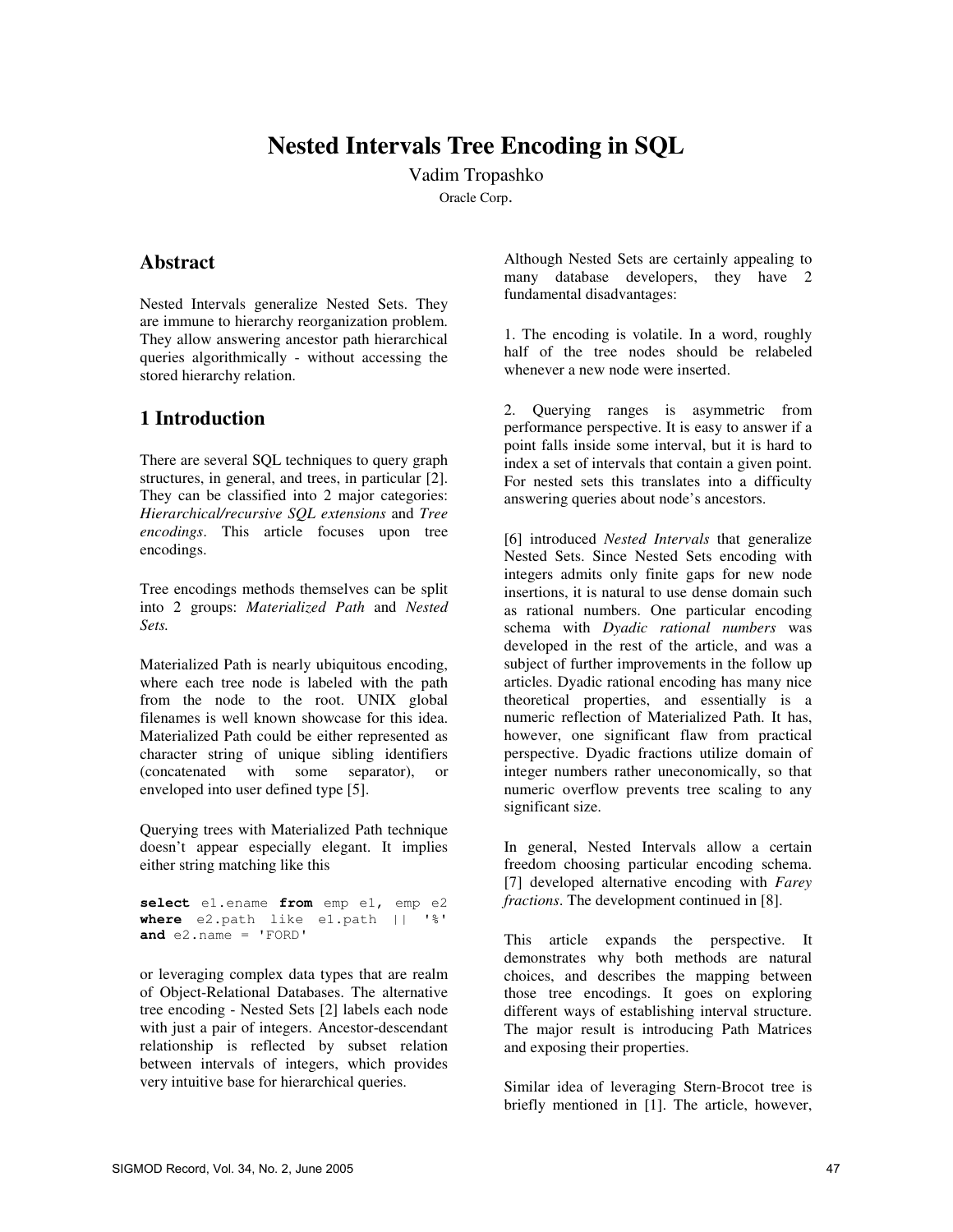contains just a hint, while pursuing some other venue. [3] is, perhaps, the earliest reference in the database literature referring to Continued Fractions encoding. The manuscript is unavailable to the author to draw detailed comparison with his method.

# **2 Nested Intervals Queries**

Nested Intervals encode each tree node with a pair of numbers *head* and *tail*. Interval for a child node is always contained within parent interval. With this labeling transitive closure could be queried like this

```
select e1.ename, e2.ename
from emp e1, emp e2
where e2.head >= e1.head
and e2.head < e1.tail
```
Next, the subtree of all the descendants of a node could be found by just restricting the above view with a single table predicate

```
select e2.ename from emp e1, emp e2
where e2.head >= e1.head
and e2.head < e1.tail
and e1.ename = 'SCOTT'
```
The ancestor path can be queried symmetrically

```
select e1.ename from emp e1, emp e2
where e2.head >= e1.head
and e2.head < e1.tail
and e2.ename = 'SCOTT'
```
There is a subtle problem with the last query, however. Finding all the intervals that cover a given point is difficult. Although there are specialized indexing schemes like R-Tree, none of them is as universally accepted as B-Tree.

Compare this to the descendants query, assuming that the subtree of *SCOTT'*s subordinates is small. The execution path in this case is very efficient: first, *e1* record is fetched by the unique index, and then all the *e2* records are fetched by index range scan.

The details of Nested Intervals encoding are developed in the next sections. The encoding is *algorithmic*. Given a child node label, the parent encoding can be calculated, not queried. Therefore, the whole path to the root node can be calculated. Hence, if we know tree node

encodings for all nodes on the path then, the nodes themselves can be efficiently queried in the database.

## **3 Interval Halving**

The easiest way to nest intervals is splitting parent interval into two halves. If we start with the points 0 and 1 and continue on halving the intervals iteratively then, what kind of numbers on the interval boundaries would be produced? Clearly, the ones whose denominator is power of 2, or simply dyadic fractions [4].



Fig.1. Dyadic Fractions at Conway tree.

When splitting the interval [head,tail] into two, the point on the boundary is the *average* (head+tail)/2. Alternatively, we could have chosen the *mediant*:

*head\_numer* + *tail\_numer head\_denom* + *tail\_denom*

If we start with the points 0 and 1 and continue on, then the *Stern-Brocot tree* of *Farey fractions* would be produced.



Fig.2. Farey fractions at Stern-Brocot tree.

The bijection between Dyadic and Stern-Brocot tree is defined by the following Minkowski Question Mark function ?:  $[0,1] \rightarrow [0,1]$  [9].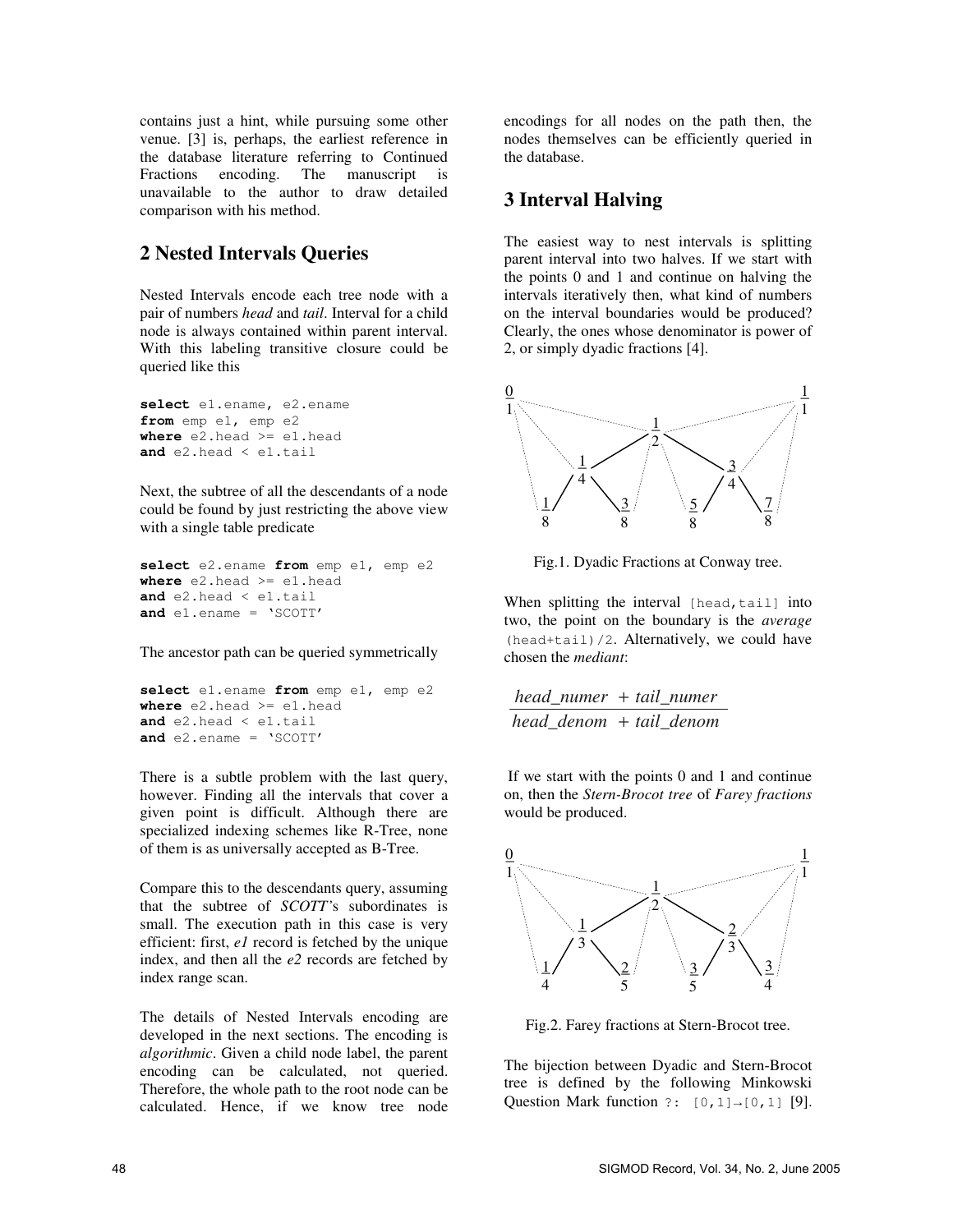If x has binary expansion .00...011...  $100...011...1...$ , where there are a zeros in the first block, then b ones in the second, then c zeros, and so on, then  $? (x)$  is the (simple) continued fraction



Thus, for example, if  $x = 1/4$ , its two binary expansions .0100000... and .00111111... yield the two expressions

$$
\frac{1}{1+1+\frac{1}{1+\frac{1}{\infty}}} = \frac{1}{2+1+\frac{1}{\infty}}
$$

Therefore,  $?(1/4) = 1/3$ . Note that the node  $\frac{1}{4}$ is positioned in the Dyadic tree on Fig.1 in the same place where the node 1/3 is in Stern-Brocot tree on Fig.2.

#### **4 Nested Interval Structure**

In previous section we developed two alternative but isomorphic systems how to generate interval boundary points. What intervals should we consider? Clearly, including all possible intervals into our system would be too much. In Farey case (Fig.2), for example, the interval  $[1/3,1/2]$  would have at least two parents:  $[1/3, 2/3]$  and  $[0/1, 1/1]$ .

What if we limit the scope to only those intervals that correspond to the edges at Fig.1? If we consider solid and dashed lines, then there still would be too many intervals. Consider the interval  $[1/3, 2/5]$  (Fig.2). How many siblings does it have? Well, no more than one: [2/5,1/2]. Indeed, no other interval has  $[1/3, 1/2]$  as a parent.

If we consider solid lines only (with two additional convenience intervals at the top), then

we'll get a system of Nested Intervals shown at Fig.3.



Fig.3. Simple Farey interval structure.

Dyadic Nested Interval structure is isomorphic to Fig.3 - we omit the picture in order to save space. The reason why we preferred Farey over Dyadic case would become evident in the last section. It would also become apparent why it's called "simple".

The other possible way to introduce Nested Interval structure is shown at Fig.4, this time with dyadic encoding.



Fig.4. Monotonic dyadic interval structure.

Algorithms for navigating Dyadic Nested Intervals are almost obvious:

1. Younger sibling [head, tail] encoding is:

$$
\[\frac{2 \text{ head_number} + 1}{2 \text{ head_denom}}, \frac{2 \text{ tail_number} + 1}{2 \text{ tail_denom}}\]
$$

2. Older sibling [head, tail]:

$$
\[\frac{head\_numer - 1}{head\_denom}, \frac{tail\_numer - 1}{tail\_denom}\]
$$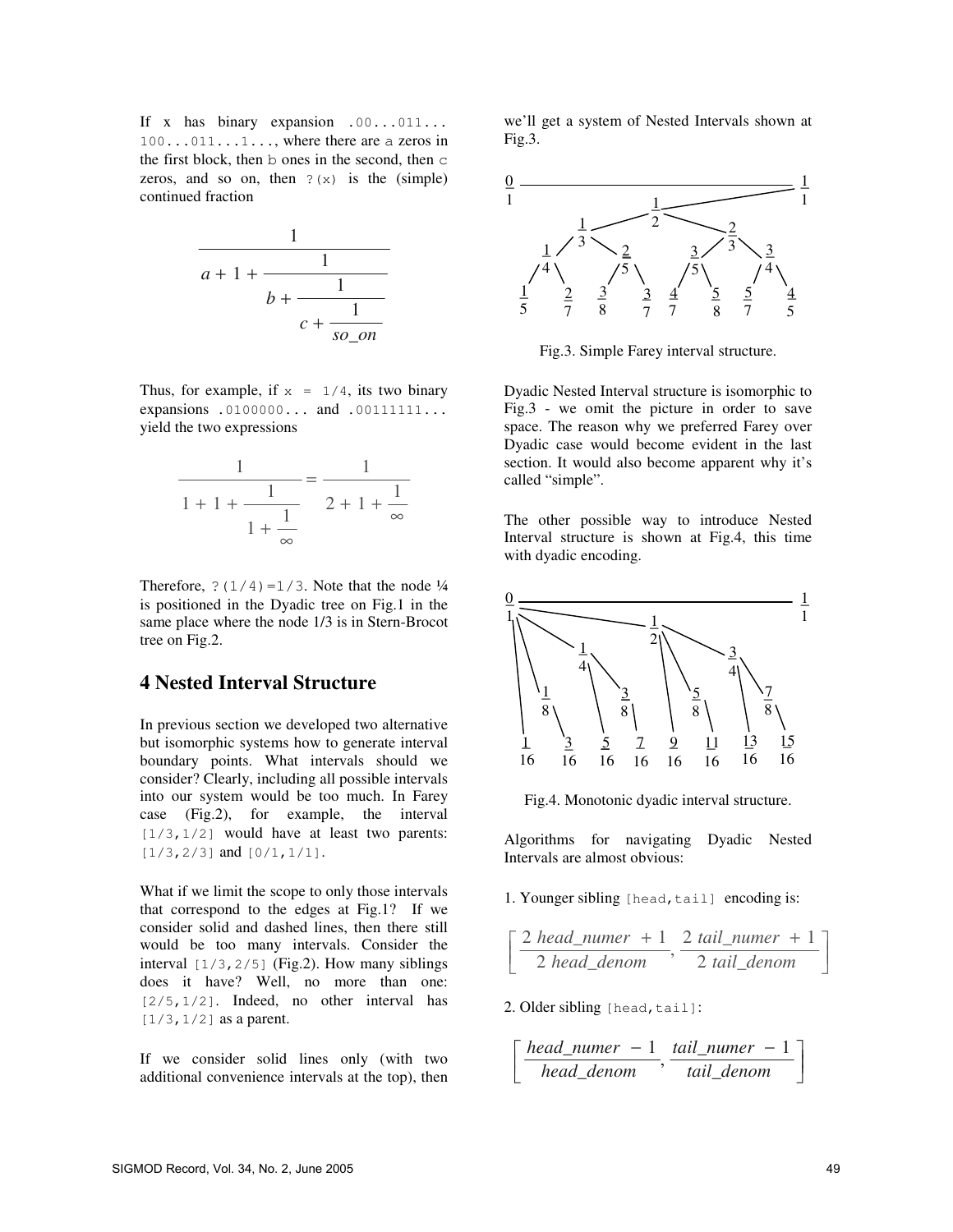(Be careful, however, when applying this rule to the first child)

3. Parent of the first child:

$$
\[\frac{head\_numer}{head\_denom}, \frac{tail\_numer + 1}{tail\_denom}\]
$$

Farey Intervals are little bit more sophisticated.

## **5 The Path Matrix**

Let's study simple Farey interval structure (Fig.3) in more detail. Consider the interval  $[5/7, 3/4]$ . It is the first child of  $[2/3, 3/4]$ . Then,  $[2/3,3/4]$  is the second child of  $[1/2, 1/1]$ . Finally,  $[1/2, 1/1]$  is the first child of  $[0/1, 1/1]$ . Therefore, the materialized path encoding of [5/7,3/4] is 1.2.1. However, we have 4 intervals, i.e. 4 nodes, while materialized path has the length 3. How can that be?

Could interval [0/1,1/1] be considered as somebody's else child too? Well, yes, and no. The obvious parent candidate is  $[0/1, 1/0]$ . Then, the interval  $[1/1,2/1]$  is the second child of  $[0/1, 1/0]$ ! The amended materialized path encoding for  $\lceil 5/7, 3/4 \rceil$  is  $1.1.2.1$  and, by the way, we also are able to find Farey interval encodings for materialized paths beginning with natural numbers other than 1.

Here is formal procedure converting Farey encoding into materialized path. Start with Farey interval written as 2x2 matrix:

$$
\begin{bmatrix} 3 & 5 \ 4 & 7 \end{bmatrix}
$$

Note that we switched the fractions. The purpose is to keep the highest integer in the lower right corner. Next, write

 $5 = 3 * 15/3 + 5 \mod 3 = 3*1 + 2$  $7 = 4 * 17/4 + 7 \mod 4 = 4*1 + 3$ 

The integer division result (which is 1 - the same in both cases) is the first element of the materialized path encoding. We add the column with the remainders to the left

$$
\begin{array}{cccc}\n2 & 3 & 5 \\
3 & 4 & 7\n\end{array}
$$

Matrix on the left

$$
\begin{bmatrix} 2 & 3 \\ 3 & 4 \end{bmatrix}
$$

corresponds to the interval  $[2/3,3/4]$  - the parent of our original interval.

Continuing to the left we get

0 1 2 3 5 1 1 3 4 7

together with the sequence of integer division results 1,1,2, and 1. We stop as soon as zero in the top left corner appears.

Next, we can expand this *number wall* up. The rule is the same but applied to rows instead of columns. In our example, we write

 $7 = 5 \times 17 / 5$  + 7 mod  $5 = 5 \times 1 + 2$  $4 = 3 * 14 / 3$  + 4 mod 3 =  $3 * 1 + 1$  $3 = 2 * 13/2 + 3 \mod 2 = 2 * 1 + 1$  $1 = 1 * 1/1$  + 1 mod  $1 = 1 * 1 + 0$ 

Adding the row  $0, 1, 1, 2$  at the top results in

|          | 0 | 1 | 1 | 2 |
|----------|---|---|---|---|
| $\Omega$ | 1 | 2 | 3 | 5 |
| 1        |   | 3 | 4 | 7 |

Continuing this process, we get the following number wall

|             |   |               | $\circ$      | 1                                            |
|-------------|---|---------------|--------------|----------------------------------------------|
|             |   | 0             | 1            | 1                                            |
|             | 0 | $\mathbf 1$   | $\mathbf{1}$ |                                              |
| $\mathbf 0$ | 1 | $\frac{2}{3}$ | 3            | $\begin{array}{c}\n2 \\ 5 \\ 7\n\end{array}$ |
| 1           | 1 |               | 4            |                                              |

Note, that all 2x2 sub-matrices at this wall have determinant  $1$  or  $-1$ . This property enforces the unique way of completing the wall to square matrix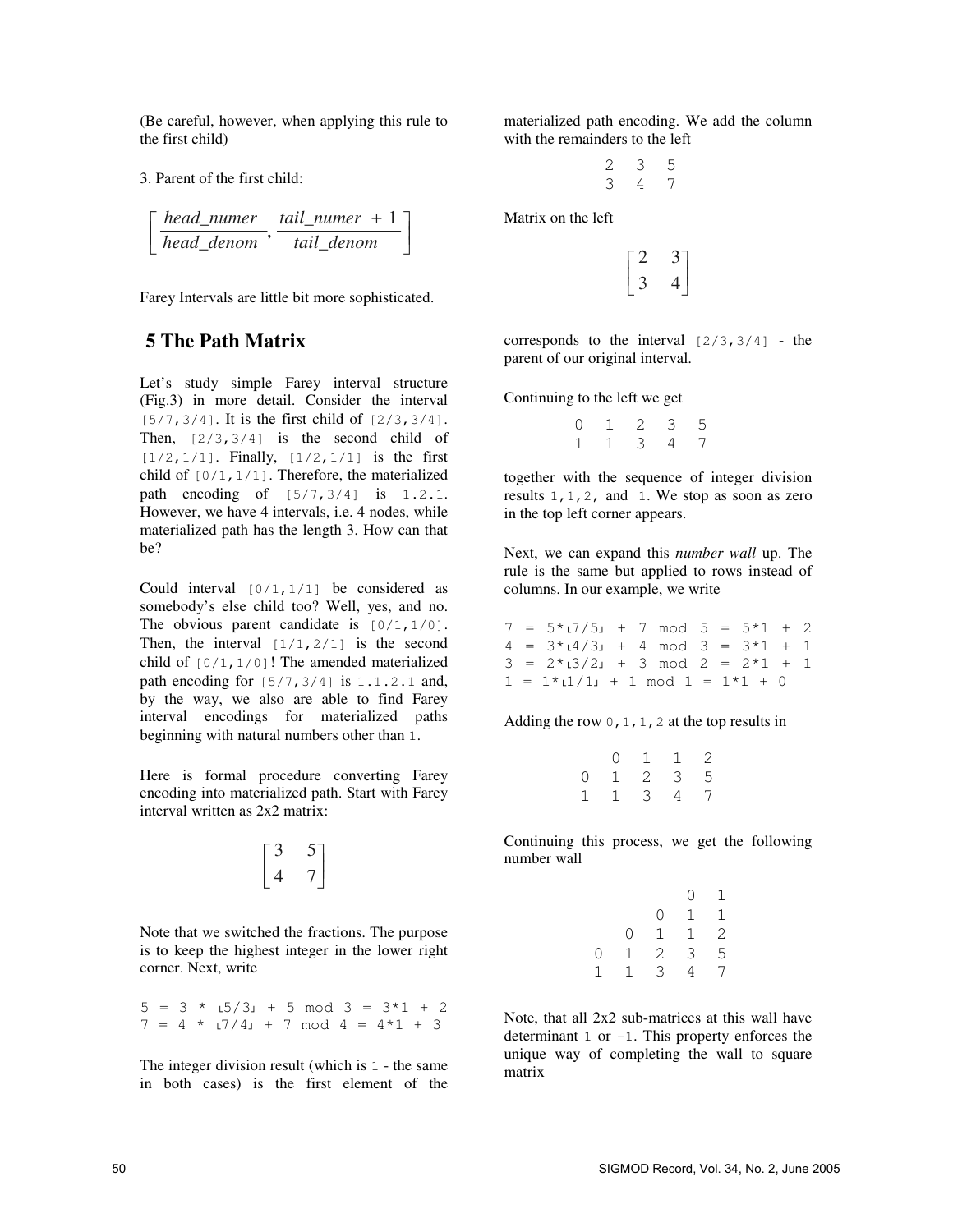| 1              | $\begin{matrix} 0 \end{matrix}$ | 1              | $\overline{0}$ | 1            |
|----------------|---------------------------------|----------------|----------------|--------------|
| $\overline{0}$ | 1                               | 0              | $1 \quad$      | 1            |
| $1 \quad$      | $\overline{0}$                  | 1              | 1              | $\mathbf{2}$ |
| $\circ$        | $\mathbf{1}$                    | $\overline{a}$ | 3              | 5            |
| 1              | 1                               | 3              | $\overline{4}$ | 7            |
|                |                                 |                |                |              |

We refer to the number wall that we just have built as the *Path Matrix*. It enjoys many nice properties.

- 1. The numbers at the main antidiagonal are all 1s.
- 2. The sequence of numbers below the main antidiagonal is materialized path. The path is oriented from right to left.
- 3. Adjacent 2x2 sub-matrices can be multiplied as shown on Fig.5



Fig.5. Multiplying adjacent matrices.

The matrix identity in the middle case on Fig.5, for example, is



Multiplying overlapping matrices, similar to the last case

|  | $\begin{bmatrix} 0 & 1 \\ 1 & 1 \end{bmatrix} \cdot \begin{bmatrix} 0 & 1 \\ 1 & 2 \end{bmatrix} = \begin{bmatrix} 1 & 2 \\ 1 & 3 \end{bmatrix}$ |  |
|--|--------------------------------------------------------------------------------------------------------------------------------------------------|--|

works for matrices on the main antidiagonal only.

Iterative application of matrix multiplication property gives rise to the following matrix decomposition

|  |  | $\begin{bmatrix} 0 & 1 \\ 1 & 1 \end{bmatrix} \cdot \begin{bmatrix} 0 & 1 \\ 1 & 2 \end{bmatrix} \cdot \begin{bmatrix} 0 & 1 \\ 1 & 1 \end{bmatrix} \cdot \begin{bmatrix} 0 & 1 \\ 1 & 1 \end{bmatrix} = \begin{bmatrix} 3 & 5 \\ 4 & 7 \end{bmatrix}$ |  |
|--|--|--------------------------------------------------------------------------------------------------------------------------------------------------------------------------------------------------------------------------------------------------------|--|

Each of the matrices on the left side corresponds to an elementary fragment of the materialized path 1.1.2.1. Since these elementary matrices all have determinant  $-1$ , their multiple would always have determinant  $-1$  or  $1$  - the property that we noticed earlier.

The determinant property allows filling in the numbers in the Path Matrix in the other direction. Suppose we know materialized path and want to calculate corresponding Farey interval. One way is multiplying elementary matrices, by leveraging the above matrix decomposition identity. Alternatively, we can start with partially filled in Path Matrix. By properties 1 and 2 we have

|        |                                        | $\overline{0}$                                                                                                  | 1                    |
|--------|----------------------------------------|-----------------------------------------------------------------------------------------------------------------|----------------------|
|        |                                        |                                                                                                                 | 1                    |
|        |                                        | 1                                                                                                               |                      |
|        |                                        |                                                                                                                 |                      |
| 1<br>1 |                                        |                                                                                                                 |                      |
|        | $\begin{bmatrix} 1 \\ 0 \end{bmatrix}$ | $\begin{matrix} 1 & 0 \\ 0 & 1 \end{matrix}$<br>$\overline{0}$<br>$\overline{0}$<br>$\overline{2}$<br>$1 \quad$ | 1<br>$0\quad 1$<br>1 |

We fill in empty positions as follows. Select  $2x2$ matrix that has  $\overline{3}$  elements defined and the  $4<sup>th</sup>$ element empty

| 1                                          | 0           | L. | 0 | $\mathbf{I}$ |
|--------------------------------------------|-------------|----|---|--------------|
| 0                                          | $\mathbf 1$ | 0  | 1 |              |
|                                            | Ω           |    | 1 |              |
| $\begin{array}{c} 1 \\ 0 \\ 1 \end{array}$ |             |    |   |              |
|                                            |             |    |   |              |

Fill in the empty position to satisfy the determinant property. The sign of the determinant is alternating. It is negative if the matrix is positioned at even distance from main antidiagonal, and positive otherwise. In our case, the matrix is just one step away from the position at the main antidiagonal. Therefore, the value x at the empty position has to satisfy the equation